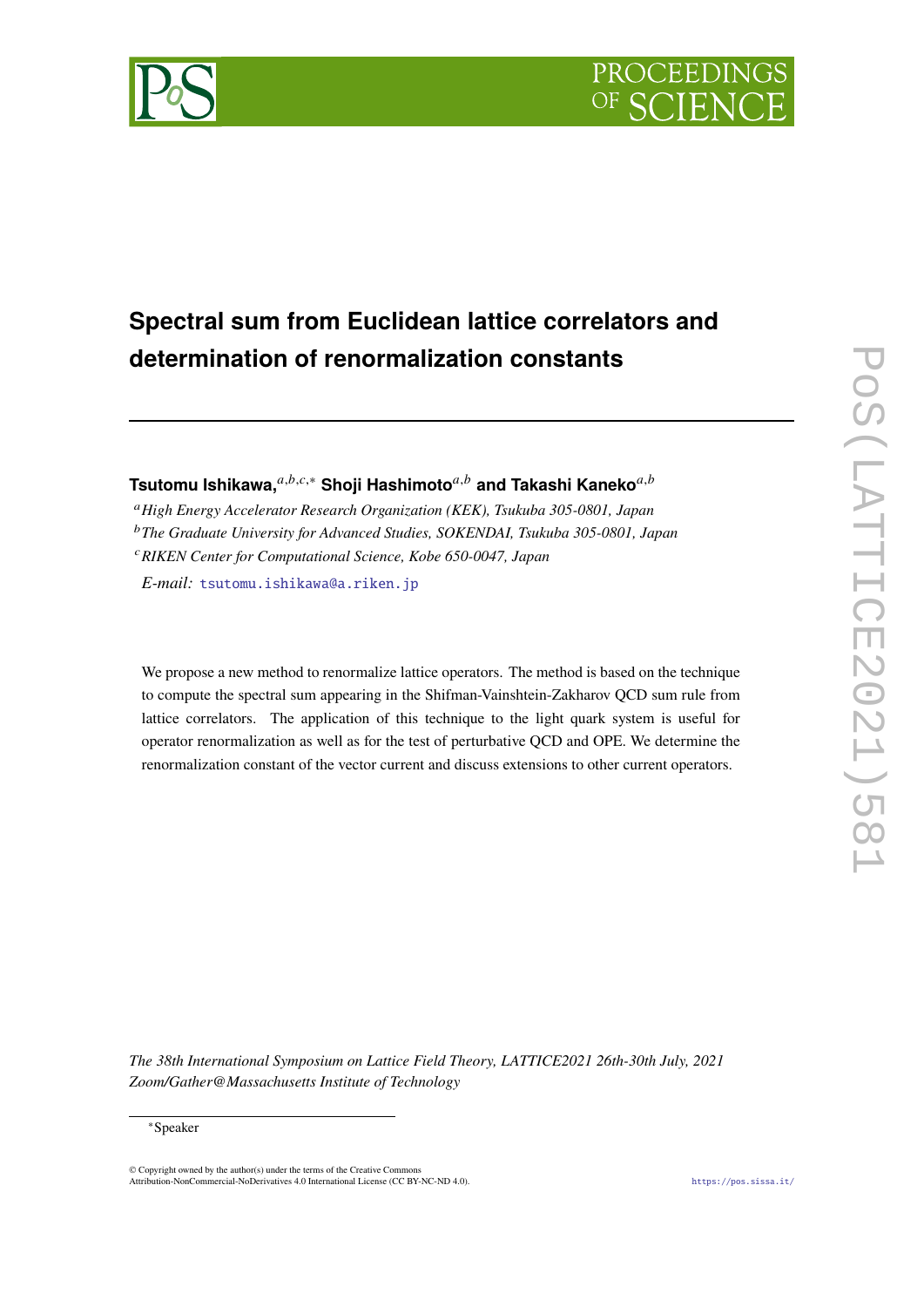# **1. Introduction**

Lattice QCD has been used to study hadronic decays and transition processes nonperturbatively. Measuring two- and three-point correlation functions, one determines parameters such as decay constants and form factors from hadronic matrix elements. These parameters are important inputs for the phenomenological study of the Standard Model.

Renormalization is necessary in the calculation of hadronic matrix elements. These matrix elements from lattice QCD do not correspond to the values in the renormalization scheme of the continuum theory (usually  $\overline{MS}$ ). Even if an operator involved in these matrix elements has no anomalous dimensions, such as locally constructed vector currents  $\bar{q}\gamma_{\mu}q$ , the renormalization has to be done since the current does not conserve due to lattice artifacts. These physical quantities computed on the lattice can be used in the continuum theory after the renormalization.

We can perform renormalization through matching. The basic strategy is as follows. We measure some physical quantity containing the operator in lattice QCD. We calculate the same quantity in the  $\overline{\text{MS}}$  scheme perturbatively. Then we determine the renormalization constant by requiring them to be equal. Notice that it is also possible to match via an intermediate scheme such as the RI/MOM scheme [\[1\]](#page-6-0). However, we focus on the direct renormalization method in this work. The quantity used for the matching should be easy to control the discretization error in lattice QCD. At the same time, the typical energy scale of the quantity has to be sufficiently large to use the perturbative expansion and operator product expansion (OPE). If we find the quantity which satisfies these requirements, the renormalization constant will be less affected by the systematic error.

As a first step, we consider current-current correlators in momentum space as a quantity for the matching. These correlators are defined as

$$
\Pi_{\Gamma}(q^2) = i \int d^4x \, e^{iqx} \langle J_{\Gamma}(x) J_{\Gamma}(0) \rangle, \tag{1}
$$

where  $J_{\Gamma}$  is a bilinear operator such as  $\bar{q}\gamma_{\mu}q$ ,  $\bar{q}\gamma_{5}q$ , and  $\bar{q}\sigma_{\mu\nu}q$ . In the case of the vector current, we can write this correlator as  $\Pi_V(q^2) = (q_\mu q_\nu - q^2 g_{\mu\nu}) \Pi(q^2)$ . The function  $\Pi(q^2)$  is the so-called hadronic vacuum polarization (HVP) function. In the deep Euclidean region  $Q^2 = -q^2 \gg 0$ , the perturbative expansion and OPE are applicable. The perturbative series in the massless limit has been calculated up to  $O(\alpha_s^3)$  for the vector current [\[2\]](#page-7-0). Lattice calculation for the quantity is straightforward. The convergences of the OPE is, however, problematic, as discussed in the literature [\[3\]](#page-7-1). Namely, there is a severe window problem  $\Lambda_{QCD}^2 \ll Q^2 \ll 1/a^2$ . Therefore, the correlator in momentum space  $\Pi_{\Gamma}(q^2)$  itself would not be suitable for the renormalization.

In the present work, we propose a new method to renormalize lattice operators using the Borel transformation, which is often utilized in the QCD sum rule. The method is based on the technique to compute the weighted spectrum in the numerical lattice computation [\[4\]](#page-7-2). We compute the renormalization constant and compare it with the result from another nonperturbative method.

### **2. Borel transform of HVP**

In the following, we limit ourselves to the renormalization of the vector current for simplicity. The extension to other operators will be straightforward. Some discussions of other channels are in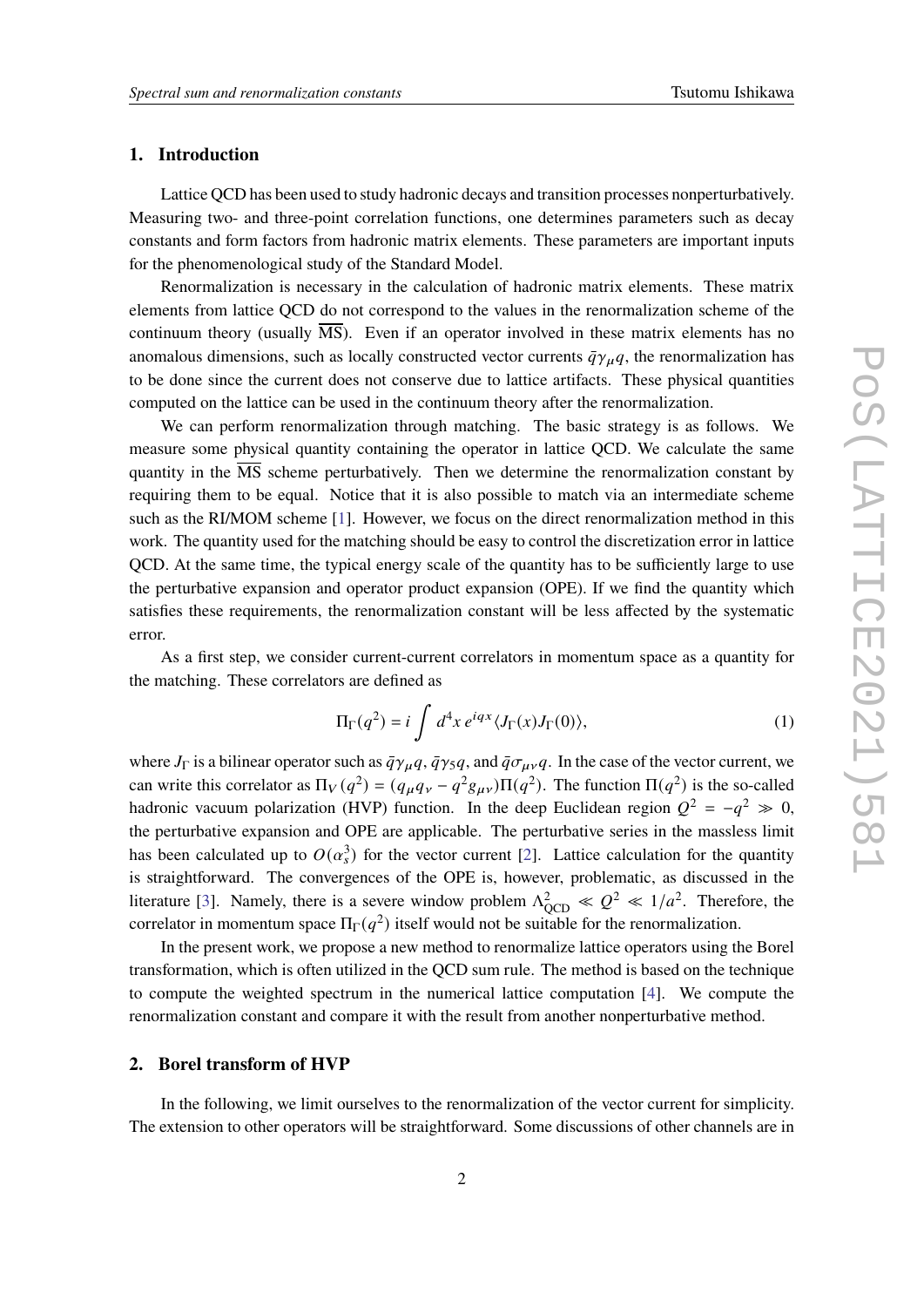Section [5.](#page-5-0)

To improve the convergence of OPE, we follow the Shifman-Vainshtein-Zakharov (SVZ) QCD sum rule [\[5,](#page-7-3) [6\]](#page-7-4). We use a weighted spectrum as employed in the sum rule studies:

$$
\tilde{\Pi}(M^2) \equiv \frac{1}{M^2} \int_0^\infty ds \,\rho(s)e^{-s/M^2},\tag{2}
$$

<span id="page-2-1"></span>
$$
\rho(s) = \operatorname{Im} \Pi(s + i\epsilon),\tag{3}
$$

where  $\rho(s)$  is the spectral function, which is understood as the density of states of a given energy. The weighted spectrum can be derived from the HVP through the Borel transformation

$$
\mathcal{B}_M = \lim_{\substack{n,Q^2 \to \infty \\ Q^2/n = M^2}} \frac{(Q^2)^n}{(n-1)!} \left(-\frac{\partial}{\partial Q^2}\right)^n.
$$
\n(4)

Applying this transformation to the dispersion relation of HVP, one obtains

$$
\mathcal{B}_M[\Pi(-Q^2)] = \int_0^\infty ds \, \mathcal{B}_M\bigg[\frac{1}{s+Q^2}\bigg]\rho(s) = \frac{1}{M^2} \int_0^\infty ds \, \rho(s) e^{-s/M^2}.\tag{5}
$$

The typical scale is the Borel mass  $M^2$  in the exponential factor. The perturbative series can also be transformed from two-point functions. For the vector and scalar operators, the corrections at  $O(\alpha_s^4)$ are found in [\[2\]](#page-7-0). For the tensor currents, the corrections at  $O(\alpha_s^3)$  are also in this reference. An important property of the Borel transformation is the factorial suppression of the power corrections:

$$
\mathcal{B}_M\left[\frac{1}{Q^{2n}}\right] = \frac{1}{(n-1)!} \frac{1}{M^{2n}}.\tag{6}
$$

Therefore, the uncertainty due to higher-dimensional power corrections are substantially reduced.

# **3. Method**

We will briefly explain the point of our method to compute the Borel transform of HVP  $\tilde{\Pi}(M^2)$ from lattice QCD. More details are in [\[7\]](#page-7-5); the method yields reasonable agreement with OPE results in the  $s\bar{s}$  system. Other applications based on the transfer matrix expansion can be found in [\[8,](#page-7-6) [9\]](#page-7-7).

The lattice computation of the Borel transform is nontrivial since its definition requires the spectral function. We define a correlator with time separation  $t$  as

$$
C(t) = \sum_{\mathbf{x}} \langle 0|J_z(t, \mathbf{x})J_z(0, \mathbf{0})|0\rangle, \qquad (7)
$$

which is projected to zero spatial momentum. The correlator is also a spectral sum since we can express it as an integral [\[10\]](#page-7-8):

<span id="page-2-0"></span>
$$
C(t) = \int_0^\infty d\omega \,\omega^2 \rho(\omega^2) e^{-\omega t},\tag{8}
$$

where  $\omega^2 = s$  and  $t > 0$ . The estimate of the spectral function  $\rho(\omega^2)$  from [\(8\)](#page-2-0) is an ill-posed problem. One can extract only, at most, a few low-lying spectra from the correlators. Instead, we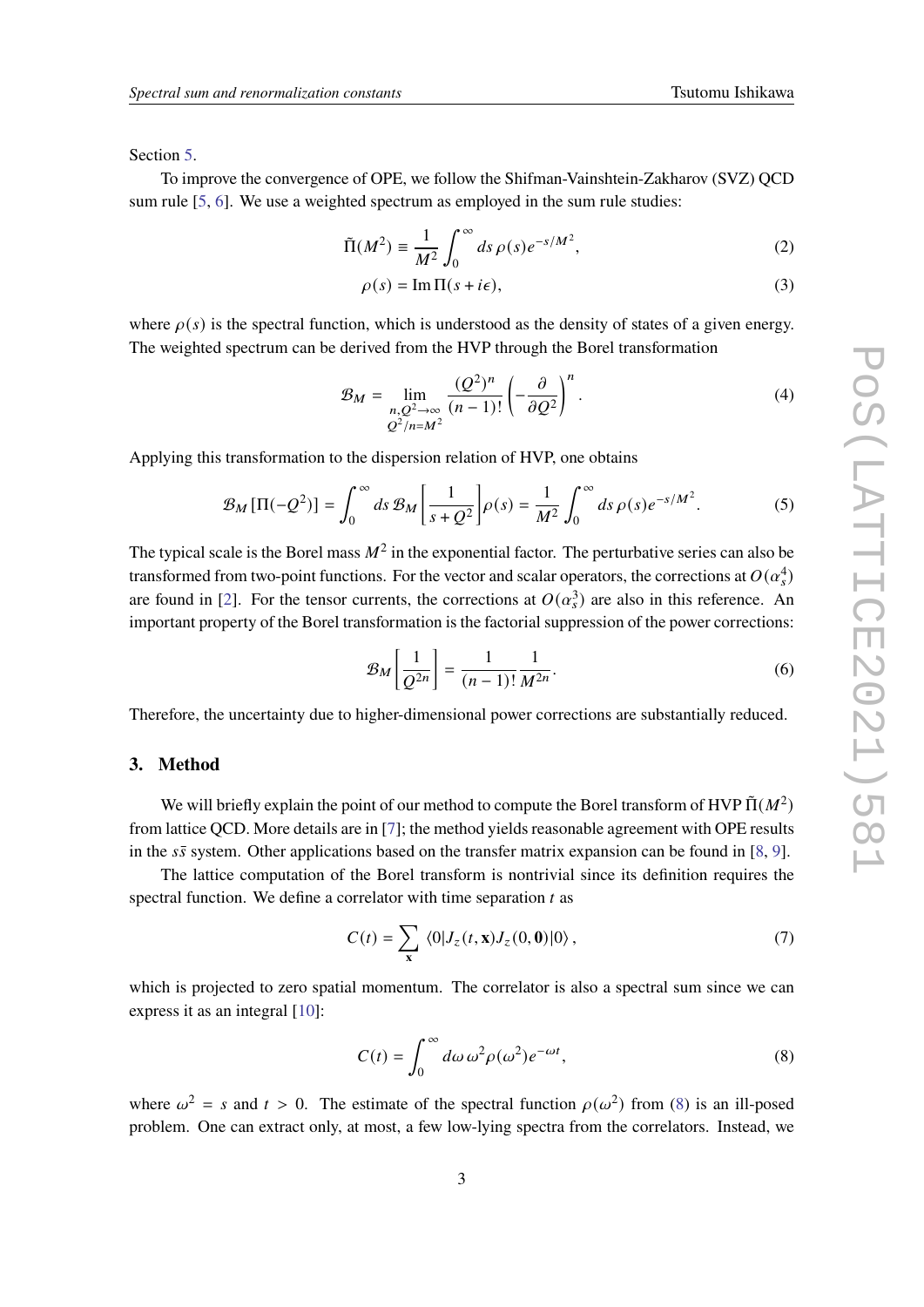compute the spectral sum [\(2\)](#page-2-1) by the transfer matrix expansion without estimation of the spectral function itself.

The transfer matrix  $e^{-\hat{H}a}$  on the lattice plays the role of the discrete time evolution operator. We formally write the correlator at a time separation  $t = na$  as a matrix element

<span id="page-3-0"></span>
$$
C(t) = \sum_{\mathbf{x}} \langle 0|J(0,\mathbf{x}) \left(e^{-\hat{H}a}\right)^n J(0,\mathbf{0}) |0\rangle. \tag{9}
$$

According to  $(8)$ , we can express the spectral function by a delta function:

$$
\omega^2 \rho(\omega^2) = \sum_{\mathbf{x}} \langle 0|J(0,\mathbf{x})\delta(\hat{H}-\omega)J(0,\mathbf{0})|0\rangle. \tag{10}
$$

The above two equations [\(9\)](#page-3-0) and [\(10\)](#page-3-1) provide a clue to the computation of  $\tilde{\Pi}(M^2)$ . Expanding the weight function,

$$
S(M,\omega) \equiv \frac{2C(2t_0)e^{2t_0\omega}}{M^2\omega}e^{-\omega^2/M^2}\tanh{(\omega/\omega_0)},
$$
\n(11)

that correctly reproduces the integral [\(2\)](#page-2-1), we can relate the weighted spectral sum to the correlator

$$
\frac{1}{M^2} \int_0^\infty ds \, \rho(s) e^{-s/M^2} \simeq \int_0^\infty d\omega \, \sum_n a_n(M^2) (e^{-\omega a})^n \omega^2 \rho(\omega^2) \tag{12}
$$

<span id="page-3-4"></span><span id="page-3-2"></span><span id="page-3-1"></span>
$$
=\sum_{n} a_n(M^2)C(t),\tag{13}
$$

where  $a_n(M^2)$  is the coefficient of the expansion.

In actual computation, we use (shifted) Chebyshev expansion following [\[4\]](#page-7-2). The basis of this expansion is an orthogonal polynomial  $T_i^*(x)$ , whose absolute value is bounded by 1 in the range  $0 \le x \le 1$ . Note that the expansion does not require  $x = e^{-\omega a}$  to be small. We obtain the Borel transform through the following equation with Chebyshev matrix elements  $\langle T_j^*(e^{-\hat{H}a})\rangle$ :

<span id="page-3-3"></span>
$$
\Pi(M^2) \simeq \frac{c_0^*(M^2)}{2} + \sum_{j=1}^{N_t} c_j^*(M^2) \langle T_j^*(e^{-\hat{H}a}) \rangle, \qquad (14)
$$

where the coefficient  $c_j^*$  is determined from the weight function by an integral, whose full expression can be found in [\[7\]](#page-7-5). The contact term at  $t = 0$  and the divergence of the integral at  $\omega = 0$  are taken into account in [\(11\)](#page-3-2). The shifted Chebyshev polynomials is recursively constructed by  $T_{j+1}^*(x) = (4x - 2)T_j^*(x) - T_{j-1}^*(x)$  with  $T_0^*$  $T_0^*(x) = 1$  and  $T_1^*$  $T_1^*(x) = 2x - 1$ . After properly normalizing the correlator  $\bar{C}(t) \equiv C(t)/\bar{C}(0)$  so that  $\bar{C}(0) = 1$ , we can determine the Chebyshev matrix elements from lattice simulations as

$$
\langle T_1^*(e^{-\hat{H}a})\rangle = 2\bar{C}(1) - 1, \ \langle T_2^*(e^{-\hat{H}a})\rangle = 8\bar{C}(2) - 8\bar{C}(1) + 1, \ \ldots,\tag{15}
$$

where we replace  $x^n$  in  $T_i^*(x)$  by  $\overline{C}(n = t/a)$ . In practice, we determine the Chebyshev matrix element from a fit of [\(15\)](#page-3-3). Note that the matrix elements are restricted by  $|\langle T_i^*(e^{-\hat{H}a})\rangle| \leq 1$ . The restriction forbids the significant error due to large cancellation among the correlators at different time slices. Combining  $c_j^*(M^2)$  and  $\langle T_j^*(e^{-\hat{H}a}) \rangle$ , We compute the Borel transform  $\tilde{\Pi}(M^2)$ .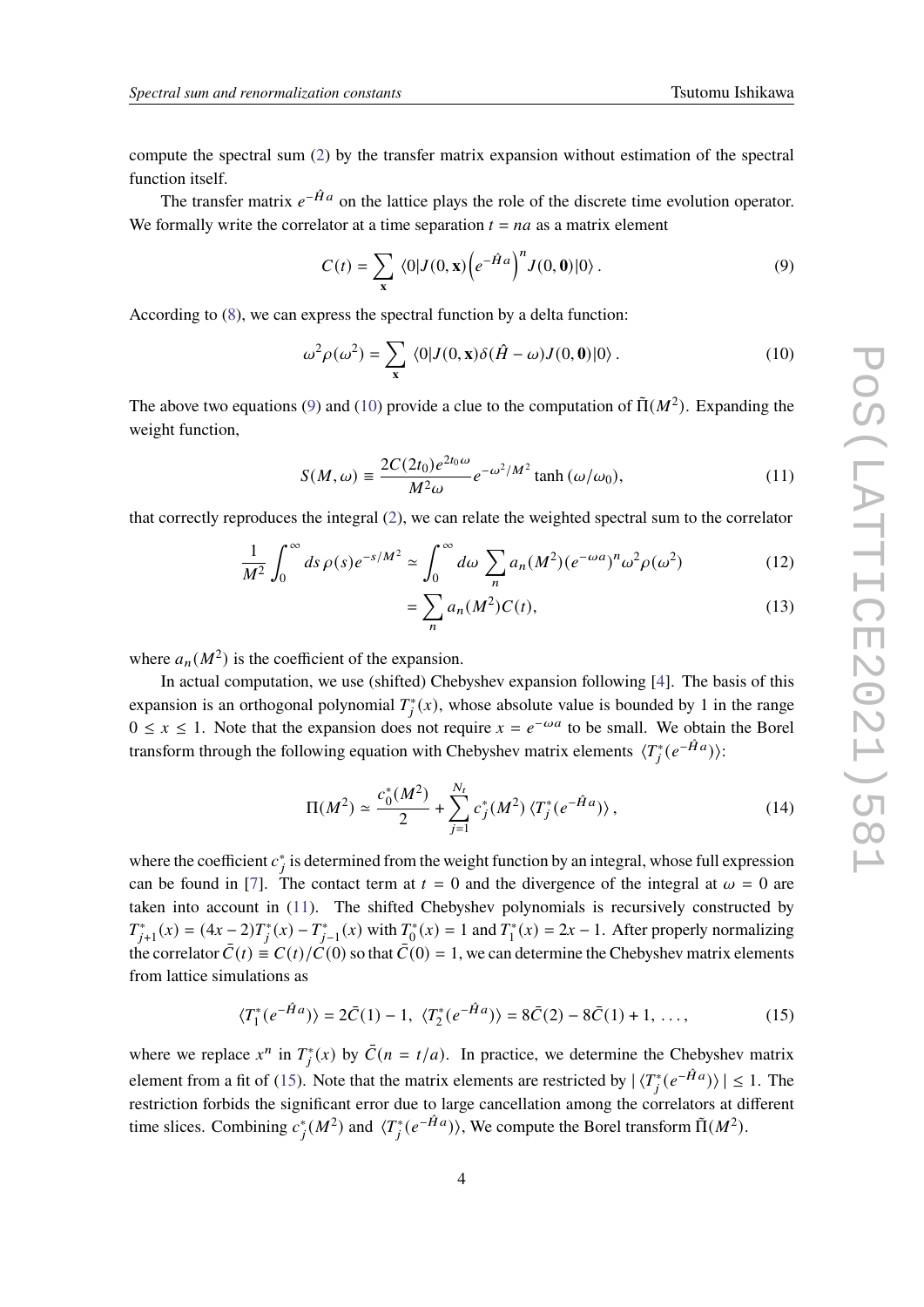<span id="page-4-0"></span>

| ß    |          | $a^{-1}$ [GeV] $L^3 \times T(\times L_5)$   $N_{\text{meas}}$ am <sub>ud</sub> am <sub>s</sub> |                     |  |
|------|----------|------------------------------------------------------------------------------------------------|---------------------|--|
| 4.17 |          | 2.453(4) $32^3 \times 64(\times 12)$ 800 0.0070 0.0400                                         |                     |  |
| 4.35 | 3.610(9) | $48^3 \times 96(\times 8)$                                                                     | 600  0.0042  0.0250 |  |
| 4.47 | 4.496(9) | $64^3 \times 128 \times 8$   400 0.0030 0.0150                                                 |                     |  |

**Table 1:** Ensembles used in the present work.

We culculate the correlator of the current  $J_{\mu} = \bar{u}\gamma_{\mu}d$  at three lattice spacing. We use ensembles with  $N_f = 2 + 1$  dynamical Möbius domain-wall fermions, which are generated by the JLQCD collaboration. Table [1](#page-4-0) shows the parameters of the ensembles, where light and strange sea quark masses are denoted by  $m_{ud}$  and  $m_s$ , respectively. We also use these degenerate masses  $m_{ud}$  as valence quark masses. The correlators are measured  $N<sub>meas</sub>$  times at each lattice spacing. Some details of the configurations can be found in [\[11\]](#page-7-9).

As a test of our renormalization procedure, we compute the renormalization constant of the vector current. We impose the matching (renormalization) condition on the Borel transform of HVP,  $\tilde{\Pi}^{\text{lat}}(a^2; M^2)$ , computed at lattice spacing a:

<span id="page-4-1"></span>
$$
\tilde{\Pi}^{\overline{\text{MS}}}(\mu^2; M^2) = \left(Z_V^{\overline{\text{MS}}/\text{lat}}(a^2)\right)^2 \tilde{\Pi}^{\text{lat}}(a^2; M^2),\tag{16}
$$

where  $Z_V(a^2)$  is the renormalization constant for the vector current operator. The l.h.s. of [\(16\)](#page-4-1),  $\tilde{\Pi}^{\overline{\rm MS}}(\mu^2;M^2)$ , denotes the counterpart in the perturbative QCD at the renormalization point  $\mu$ . The perturbative expansion is known to  $O(\alpha_s^4)$  in the massless limit. For the vector current, there is no anomalous dimension, and the renormalization constant is independent of the renormalization scale up to the truncation error. Since we obtain the renormalization condition [\(16\)](#page-4-1) at several  $M^2$ , we obtain the optimal solution  $Z_V^{\text{MS/lat}}(a^2)$  as discussed in the next section.

## **4. Result**

We show our preliminary results. We set  $N_t = 18$  for the Borel transform in [\(14\)](#page-3-4). The perturbative expansion  $\tilde{\Pi}^{\overline{\text{MS}}}(\mu^2; M^2)$  is computed in the massless limit, where we set  $\mu = 2$  GeV. Solving [\(16\)](#page-4-1) for  $Z_V^{\overline{\text{MS}}/\text{lat}}$ , we can express the solution in the following form:

$$
\tilde{Z}_V(a^2; M^2) \equiv \sqrt{\frac{\tilde{\Pi}^{\overline{\text{MS}}}(\mu^2; M^2)}{\tilde{\Pi}^{\text{lat}}(a^2; M^2)}}
$$
(17)

<span id="page-4-3"></span><span id="page-4-2"></span>
$$
=Z_V^{\overline{\text{MS}}/\text{lat}}(a^2) + C_{-2}(Ma)^2 + C_4/M^4.
$$
 (18)

The discretization effect is incorporated into this function as  $C_{-2}(Ma)^2$ . The term  $C_4/M^4$  corresponds to the nonperturbative corrections due to the dimension-four operators. Figure [1](#page-5-1) shows the  $M^2$  dependence of  $\tilde{Z}_V(a^2; M^2)$  at each lattice spacing. In the short-distance region, namely at small  $1/M^2$ , the ratio  $\tilde{Z}_V(a^2; M^2)$  is suppressed due to the discretization effect. We determine the renormalization constant by a fit using the ansatz [\(18\)](#page-4-2) in the range  $1/M^2 = 0.25 - 0.69 \,\text{GeV}^{-2}$ . Then we obtain  $Z_V^{\text{MS/lat}}(a^2) = 0.9804(43), 0.9806(27), 0.9789(23)$  at  $a^{-1} = 2.453, 3.610, 4.496$  GeV, respectively, where the parentheses denote the statistical errors only.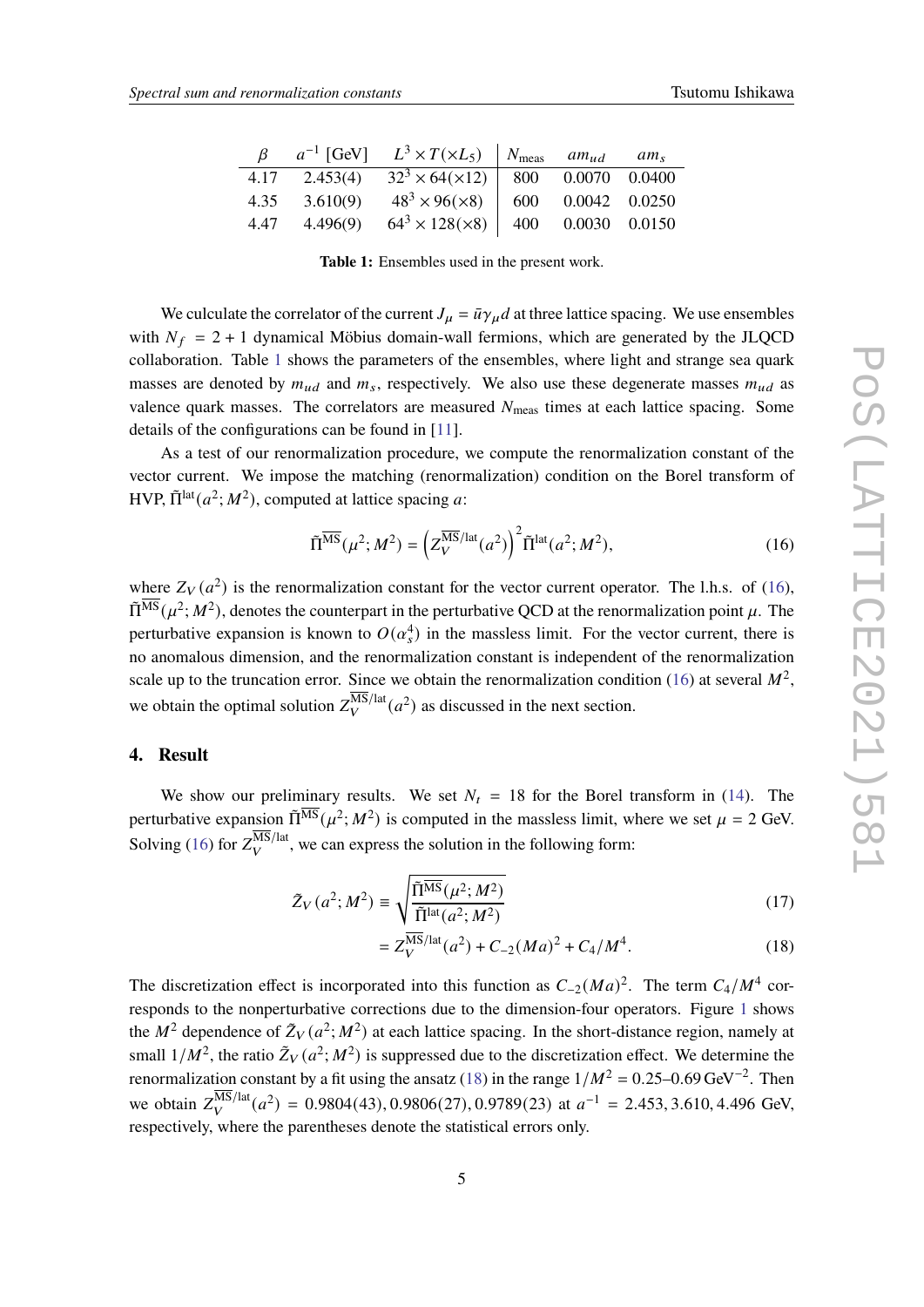<span id="page-5-1"></span>

**Figure 1:**  $\tilde{Z}_V(a^2; M^2)$  at all lattice spacing.

We compare our result with another method in Fig. [2.](#page-6-1) We take the renormalization constant from the X-space correlator as a reference [\[12\]](#page-7-10). The horizontal axis in this figure is the squared lattice spacing. The circle and cross symbols denote our result and the X-space method, respectively. Note that the errors of our result does not include systematic errors, such as truncation errors and valence quark mass dependence. These renormalization constants may contain different discretization errors, and the maximal deviation is ∼ 2.6% on the coarse lattice. The deviation becomes insignificant towards the continuum limit.

We are trying to extend our method to other operators, such as the (pseudo-)scalar density and tensor operators. Since those have finite anomalous dimensions, we have to give the correct scale dependence, unlike the vector current. We compute the corresponding ratio such as [\(17\)](#page-4-3) but for tensor operators on the coarse lattice. We check that a ratio  $\tilde{Z}_T(\mu^2, a^2; M^2)/\tilde{Z}_T(4 \text{ GeV}^2, a^2; M^2)$ is consistent with the running at one-loop level. The computation is still ongoing.

The modification of the weight kernel is necessary for the pseudo-scalar density  $\bar{u}\gamma_5 d$ , because the Borel transform is largely affected by  $\pi$  meson since the exponential kernel does not suppress  $\pi$ meson spectrum ~  $\delta(s-m_{\pi}^2)$ . Accordingly, the Borel transform in this channel is not well described by perturbative QCD even at  $M = 2$  GeV. This would be improved by a replacement of the kernel  $e^{-s/M^2} \rightarrow s e^{-s/M^2}$ . The counterpart of this modified spectral sum in perturbative QCD may be derived by some mathematical manipulations, such as the derivative of the Borel transform:

$$
\frac{\partial}{\partial (1/M^2)} \mathcal{B}_M \left[ \log^n \left( \frac{\mu^2}{Q^2} \right) \right]. \tag{19}
$$

### <span id="page-5-0"></span>**5. Summary**

We propose a renormalization method based on the Borel transform following SVZ. The renormalization constant can be computed through the two-point correlation functions, which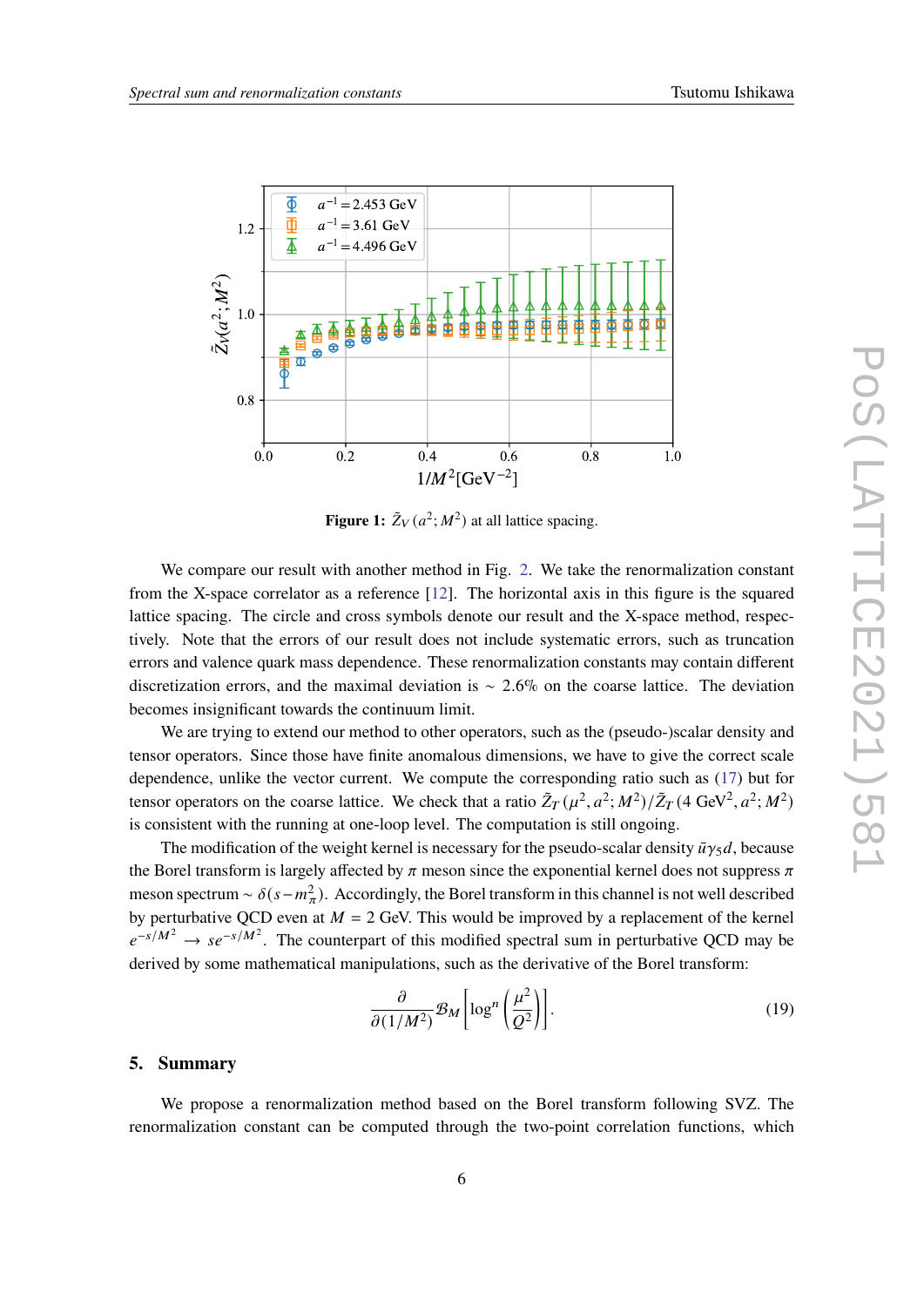<span id="page-6-1"></span>

**Figure 2:** Comparison of  $Z_V^{\text{MS/lat}}(a^2)$  at three lattice spacing.

is fairly standard to compute in lattice calculation. The perturbative expansion of this quantity is available. The scale parameter  $M^2$  is continuous and easily adjustable using the Chebyshev expansion. The errors are due to the truncation of perturbative expansion, the finite mass correction, and the choice of the fit range as well as the Chebyshev expansion. The result for the vector current is consistent with another renormalization method in the limit of vanishing lattice spacing. The computation of the renormalization constant for the scalar and tensor current is underway.

# **Acknowledgments**

We thank the members of the JLQCD collaboration for discussions and for providing the computational framework and lattice data. Numerical calculations are performed on SX-Aurora TSUBASA at High Energy Accelerator Research Organization (KEK) under its Particle, Nuclear and Astro Physics Simulation Program, as well as on Oakforest-PACS supercomputer operated by Joint Center for Advanced High Performance Computing (JCAHPC). This work used computational resources of supercomputer Fugaku provided by the RIKEN Center for Computational Science through the HPCI System Research Project (Project ID: hp210146). This work is supported in part by RIKEN Junior Research Associate Program, by JSPS KAKENHI Grant Numbers JP18H03710, JP21H01085, and by the Post-K and Fugaku supercomputer project through the Joint Institute for Computational Fundamental Science (JICFuS).

#### **References**

<span id="page-6-0"></span>[1] G. Martinelli, C. Pittori, Christopher T. Sachrajda, M. Testa, and A. Vladikas. A General method for nonperturbative renormalization of lattice operators. *Nucl. Phys. B*, 445:81–108, 1995.